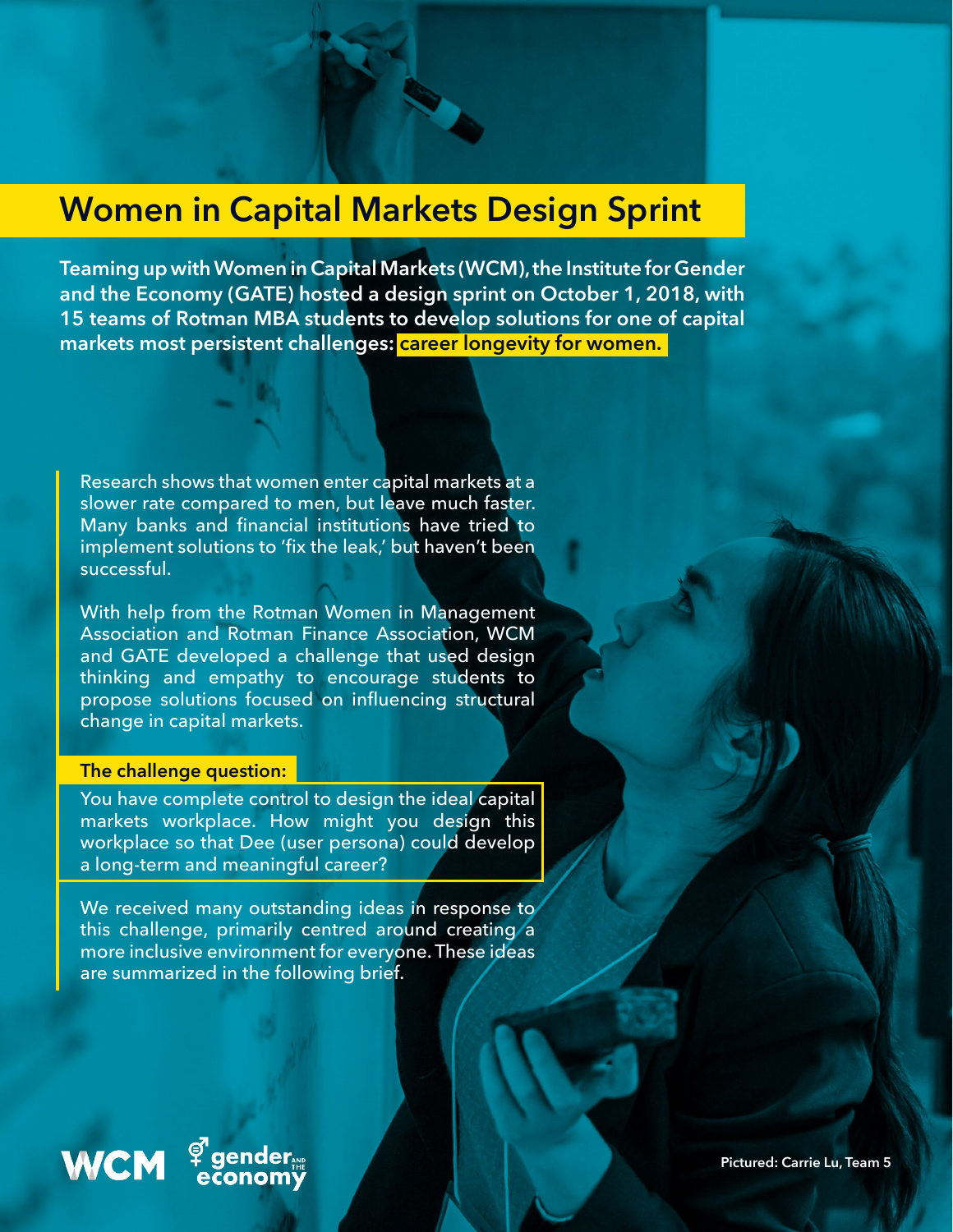

## **The Finalists**

Four teams were nominated for the finals. Their ideas ranged from introducing roles within capital markets to signal the importance of diversity and inclusion, to an application that distributed work equitably among team members to create improved flexibility and performance measurement.

**All four ideas are listed below.**



#### **Workload Delegation Tool**

A software that distributes new work based on bandwidth, priority, and capability. This will ensure that one team member isn't overwhelmed by the work on their plate and every employee's work is visible, accounted for, and recognized.

#### **Dialogue Committee**

A group responsible for creating opportunities for open discussion among teams, managers, and organizational leaders. By having conversations between groups, we can move towards progress.

#### **Stretch Project for Associates**

A capstone project for early-career Associates that showcases both their soft and hard skills. Projects provide an opportunity for meaningful and actionable feedback early, and can create a platform for improvement and insight.

#### **VP Gender Risk Management**

A new role that focuses on increasing diversity within capital markets as a risk deterrent. This position's mandate would be to engage with diverse teams in order to improve return on investment, and promote inclusion in the workplace.